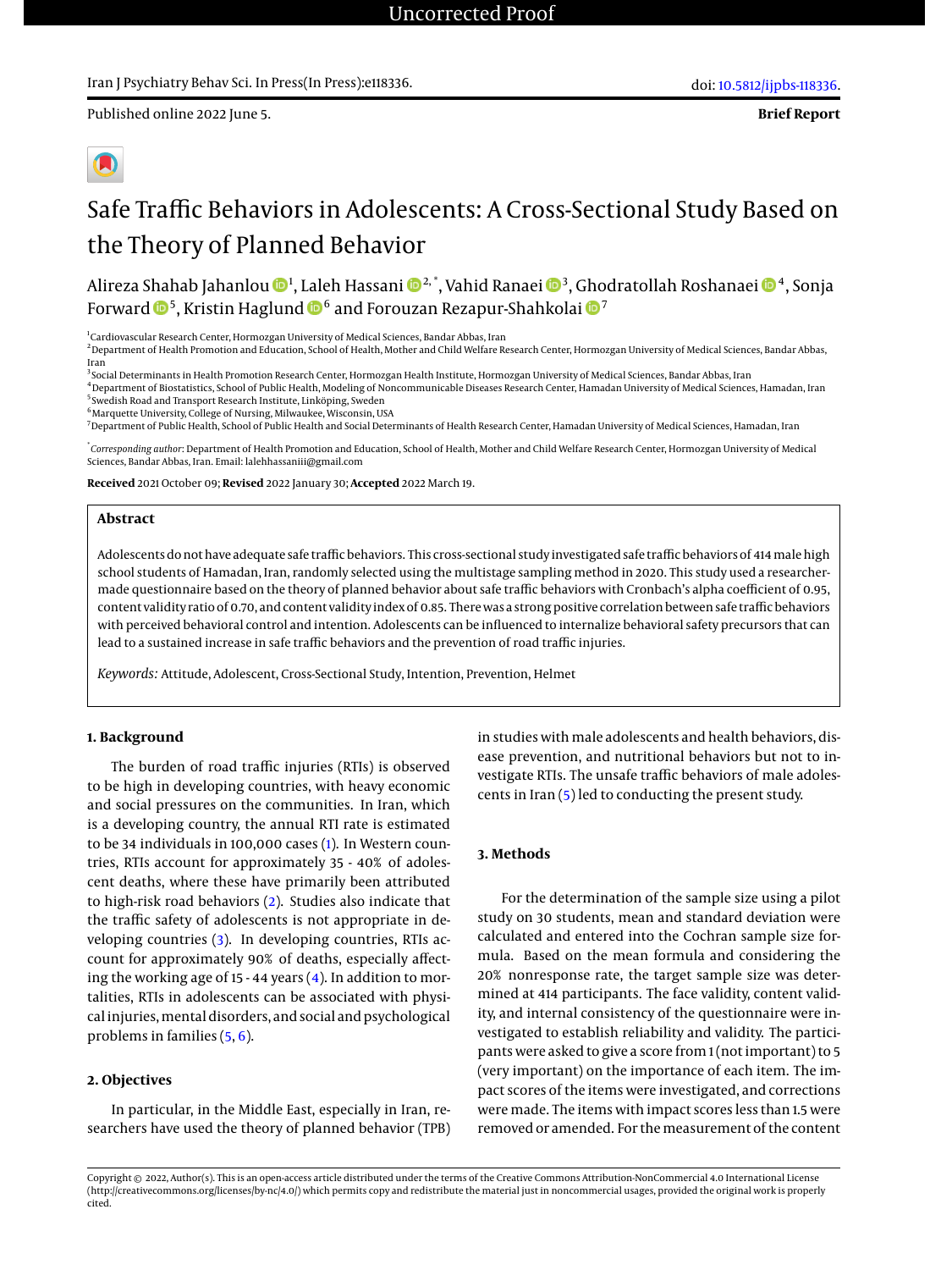validity, the questionnaire was given to 10 health education and health promotion specialists. The content validity was measured based on the aforementioned 10 experts' opinions. The content validity ratio (CVR) was reported by a panel of content experts to measure the validity of individual questionnaire items associated with necessity. The numeric value for the overall mean CVR is provided by the content validity index (CVI), which is related to the simplicity, clarity, and relatedness of all included items in the questionnaire [\(7\)](#page-3-6). The values of CVR and CVI were 0.7 and 0.85, respectively, which confirmed the good content validity of the questionnaire. For the evaluation of the internal consistency of the questionnaire, Cronbach's alpha was calculated based on 30 responses (0.95) that confirmed internal consistency. The test-retest data were used to check stability reliability. Finally, the correlation between the two sets of data was 0.88, which confirmed the reliability of the questionnaire.

### **4. Results**

According to [Table 1,](#page-2-0) there was a significant difference in the mean scores of knowledge at different transportation levels ( $P = 0.042$ ). The participants with all three modes of transportation had the highest scores. In addition, the mean score of attitudes toward behavior was significantly different according to the mother's job ( $P =$ 0.024); accordingly, the participants whose mother's job was housewife had a higher score. Attitudes toward behavior scores at transportation levels also showed a significant difference ( $P = 0.001$ ); accordingly, the highest score was in participants who went to school on foot. Attitudes toward behavior scores were significantly different in different grades ( $P = 0.001$ ); accordingly, the participants with grades 11 - 12 had the highest scores.

According to [Table 2,](#page-3-7) there was a significant correlation between the variables. The highest correlation was observed between perceived behavioral control and behavioral intention with safe traffic behaviors of participants (r  $= 0.811$ ,  $P < 0.001$ ). Furthermore, the lowest correlation was noticed between knowledge and behavioral intention with safe traffic behaviors of participants ( $r = 0.196$ ,  $P < 0.001$ ).

There was a positive relationship between perceived behavioral control and behavioral intention with participants' safe traffic behaviors ( $r = 0.764$ ,  $P < 0.001$ ) [\(Table 2\)](#page-3-7). There was a significant positive relationship between the constructs of the TPB with behavioral intention and traffic behaviors. The results of the present study are in line with the results of a study performed by Soroosh et al. [\(8\)](#page-3-8), in which of 300 individuals, 58.3% declared that they always fasten their seat belts. The current study's results revealed

a positive and significant relationship between safety traffic behaviors and prosafety attitudes. The estimation and evaluation of the risks and consequences of traffic behaviors (outcome value) affect the intention to display safe traffic behaviors.

#### **Footnotes**

**Authors' Contribution:** All the authors made significant contributions to the proposal development, data collection, data analysis, and manuscript preparation process of this work. All the authors also read and approved the final manuscript.

**Conflict of Interests:** The authors declared that there is no conflict of interest.

**Ethical Approval:** The present study was approved by the Ethics Committee of Hormozgan University of Medical Sciences (specific number of the ethics committee: IR.HUMS.REC.1398.484). The participants were provided with information about the study and consented by proceeding to participate in the survey implying that consent was approved by the Ethics Committee of Hormozgan of Medical Sciences (ethics.research.ac.ir/EthicsProposalView.php?id=125351).

**Funding/Support:** This study was sponsored by Hormozgan University of Medical Sciences, Hormozgan, Iran. The funding agencies had no role in the study design, data collection, analysis, or presentation of the results.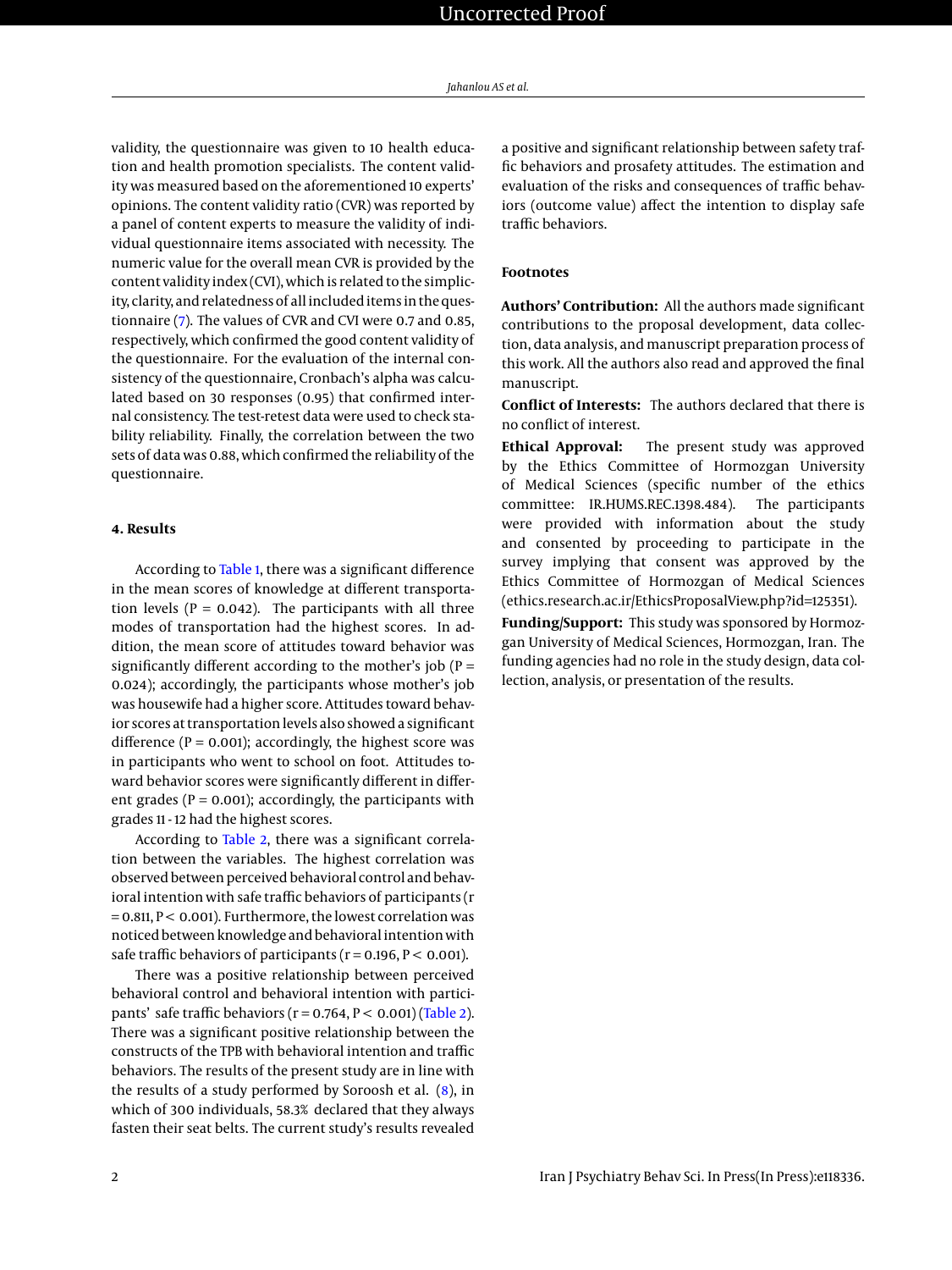## Uncorrected Proof

<span id="page-2-0"></span>

| <b>Table 1.</b> Frequency and Percentage of Demographic Variables and Mean Values of Structures of Theory of Planned Behavior <sup>a</sup> |                 |                                                      |                            |                                           |                                |                 |  |  |  |  |
|--------------------------------------------------------------------------------------------------------------------------------------------|-----------------|------------------------------------------------------|----------------------------|-------------------------------------------|--------------------------------|-----------------|--|--|--|--|
| <b>Variables and Levels</b>                                                                                                                | Knowledge       | <b>Attitudes</b><br><b>Toward</b><br><b>Behavior</b> | Subjective<br><b>Norms</b> | Perceived<br><b>Behavioral</b><br>Control | <b>Behavioral</b><br>Intention | <b>Behavior</b> |  |  |  |  |
| <b>Family member</b>                                                                                                                       |                 |                                                      |                            |                                           |                                |                 |  |  |  |  |
| $3 - 4$                                                                                                                                    | $2.61 \pm 0.97$ | $18.49 \pm 5.72$                                     | $18.16 \pm 6.38$           | $20.51 \pm 6.98$                          | $10.85 \pm 3.98$               | $9.06 \pm 3.56$ |  |  |  |  |
| >4                                                                                                                                         | $2.60 \pm 0.96$ | $19.08 \pm 5.98$                                     | $19.04 \pm 6.45$           | $21.03 \pm 7.62$                          | $10.81 \pm 4.42$               | $9.68 \pm 3.99$ |  |  |  |  |
| P-value                                                                                                                                    | 0.902           | 0.406                                                | 0.256                      | 0.562                                     | 0.935                          | 0.183           |  |  |  |  |
| Father's job                                                                                                                               |                 |                                                      |                            |                                           |                                |                 |  |  |  |  |
| Governmental job                                                                                                                           | $2.72 \pm 0.92$ | $18.90 \pm 5.13$                                     | $18.84 \pm 5.99$           | $21.01 \pm 6.5$                           | 11.19 $\pm$ 3.7                | $9.31 \pm 3.49$ |  |  |  |  |
| Private job                                                                                                                                | $2.5 \pm 0.99$  | $18.47 \pm 6.23$                                     | $18.07 \pm 6.69$           | $20.38 \pm 7.5$                           | $10.58 \pm 4.31$               | $9.16 \pm 3.94$ |  |  |  |  |
| P-value                                                                                                                                    | 0.072           | 0.472                                                | 0.252                      | 0.403                                     | 0.163                          | 0.713           |  |  |  |  |
| Mother's job                                                                                                                               |                 |                                                      |                            |                                           |                                |                 |  |  |  |  |
| Housewife                                                                                                                                  | $2.6 \pm 0.95$  | $19.07 \pm 5.49$                                     | $18.71 \pm 6.18$           | $21.2 \pm 6.93$                           | 11.09 $\pm$ 4                  | $9.49 \pm 3.72$ |  |  |  |  |
| Governmental/ Private job                                                                                                                  | $2.6 \pm 1.02$  | $17.3 \pm 6.49$                                      | $17.37 \pm 7.01$           | $18.89 \pm 7.59$                          | $10 \pm 4.31$                  | $8.36 \pm 3.73$ |  |  |  |  |
| P-value                                                                                                                                    | 0.826           | 0.024                                                | 0.116                      | 0.013                                     | 0.045                          | 0.015           |  |  |  |  |
| <b>Father's education</b>                                                                                                                  |                 |                                                      |                            |                                           |                                |                 |  |  |  |  |
| Primary                                                                                                                                    | $2.59 \pm 0.91$ | $18.73 \pm 5.14$                                     | $18.57 \pm 5.92$           | $20.79 \pm 6.8$                           | $11.01 \pm 4.02$               | $9.34 \pm 3.68$ |  |  |  |  |
| High school                                                                                                                                | $2.66 \pm 1.05$ | $19.14 \pm 5.56$                                     | $18.87 \pm 6.01$           | $21.09 \pm 7.14$                          | $11.27 \pm 3.81$               | $9.62 \pm 3.66$ |  |  |  |  |
| University                                                                                                                                 | $2.58 \pm 0.94$ | $18.24 \pm 6.28$                                     | $17.94 \pm 6.94$           | $20.24 \pm 7.37$                          | $10.42 \pm 4.33$               | $8.85 \pm 3.85$ |  |  |  |  |
| P-value                                                                                                                                    | 0.769           | 0.457                                                | 0.485                      | 0.619                                     | 0.222                          | 0.240           |  |  |  |  |
| Mother's education                                                                                                                         |                 |                                                      |                            |                                           |                                |                 |  |  |  |  |
| Primary                                                                                                                                    | $2.69 \pm 1.02$ | $19.7 \pm 5.26$                                      | $18.97 \pm 6.05$           | $21.58 \pm 7.34$                          | $11.37 \pm 4.06$               | $9.74 \pm 3.88$ |  |  |  |  |
| High school                                                                                                                                | $2.56 \pm 0.83$ | $18.85 \pm 5.2$                                      | $18.5 \pm 6.14$            | $20.83 \pm 6.87$                          | $11.01 \pm 3.93$               | $9.28 \pm 3.76$ |  |  |  |  |
| University                                                                                                                                 | $2.6 \pm 1.05$  | $17.80 \pm 6.51$                                     | $17.93 \pm 6.86$           | $19.9 \pm 7.27$                           | $10.34 \pm 4.25$               | $8.84 \pm 3.64$ |  |  |  |  |
| P-value                                                                                                                                    | 0.651           | 0.057                                                | 0.488                      | 0.226                                     | 0.164                          | 0.219           |  |  |  |  |
| <b>Type of school</b>                                                                                                                      |                 |                                                      |                            |                                           |                                |                 |  |  |  |  |
| Public                                                                                                                                     | $2.60 \pm 0.99$ | $18.73 \pm 5.74$                                     | $18.52 \pm 6.46$           | $20.68 \pm 7.19$                          | $10.9 \pm 4.15$                | $9.25 \pm 3.76$ |  |  |  |  |
| Private                                                                                                                                    | $2.64 \pm 0.88$ | $18.25 \pm 6.02$                                     | $17.82 \pm 6.15$           | $20.49 \pm 7.03$                          | $10.5 \pm 3.86$                | $9.1 \pm 3.74$  |  |  |  |  |
| P-value                                                                                                                                    | 0.771           | 0.56                                                 | 0.434                      | 0.843                                     | 0.511                          | 0.793           |  |  |  |  |
| <b>Transportation mode</b>                                                                                                                 |                 |                                                      |                            |                                           |                                |                 |  |  |  |  |
| On foot                                                                                                                                    | $2.6 \pm 1$     | $19.78 \pm 5.03$                                     | $19.1 \pm 5.71$            | $21.54 \pm 6.59$                          | $11.30 \pm 3.86$               | $9.75 \pm 3.52$ |  |  |  |  |
| Bike                                                                                                                                       | $2.17 \pm 1.01$ | $14.45 \pm 7.27$                                     | $14.75 \pm 7.7$            | $17.18 \pm 8.19$                          | $8.97 \pm 4.28$                | $7.77 \pm 3.67$ |  |  |  |  |
| Public transportation                                                                                                                      | $2.69 \pm 0.88$ | $19.44 \pm 5.2$                                      | $19.31 \pm 5.93$           | $21.28 \pm 6.68$                          | $11.14 \pm 3.98$               | $9.57 \pm 3.66$ |  |  |  |  |
| A combination of three<br>methods                                                                                                          | $2.72 \pm 0.96$ | $17.96 \pm 5.77$                                     | $18.03 \pm 6.73$           | $20.19 \pm 7.57$                          | $10.64 \pm 4.32$               | $8.64 \pm 3.75$ |  |  |  |  |
| P-value                                                                                                                                    | 0.042           | 0.001                                                | 0.004                      | 0.012                                     | 0.013                          | 0.008           |  |  |  |  |
| Grade                                                                                                                                      |                 |                                                      |                            |                                           |                                |                 |  |  |  |  |
| $7 - 8$                                                                                                                                    | $2.61 \pm 0.98$ | $16.65 \pm 6.74$                                     | $16.33 \pm 7.24$           | $18.66 \pm 7.77$                          | $9.91 \pm 4.38$                | $8.58 \pm 3.94$ |  |  |  |  |
| $9 - 10$                                                                                                                                   | $2.53 \pm 0.99$ | $18.08 \pm 6.14$                                     | $18.23 \pm 6.83$           | $20.35 \pm 7.47$                          | $10.51 \pm 4.26$               | $8.78 \pm 3.7$  |  |  |  |  |
| $11 - 12$                                                                                                                                  | $2.68 \pm 0.93$ | $20.41 \pm 4$                                        | $19.91 \pm 4.98$           | $22.22 \pm 6.1$                           | $11.7 \pm 3.61$                | $9.96 \pm 3.54$ |  |  |  |  |
| P-value                                                                                                                                    | 0.527           | 0.001                                                | 0.001                      | 0.001                                     | 0.001                          | 0.005           |  |  |  |  |

 $^{\rm a}$  Values are expressed as mean  $\pm$  SD.